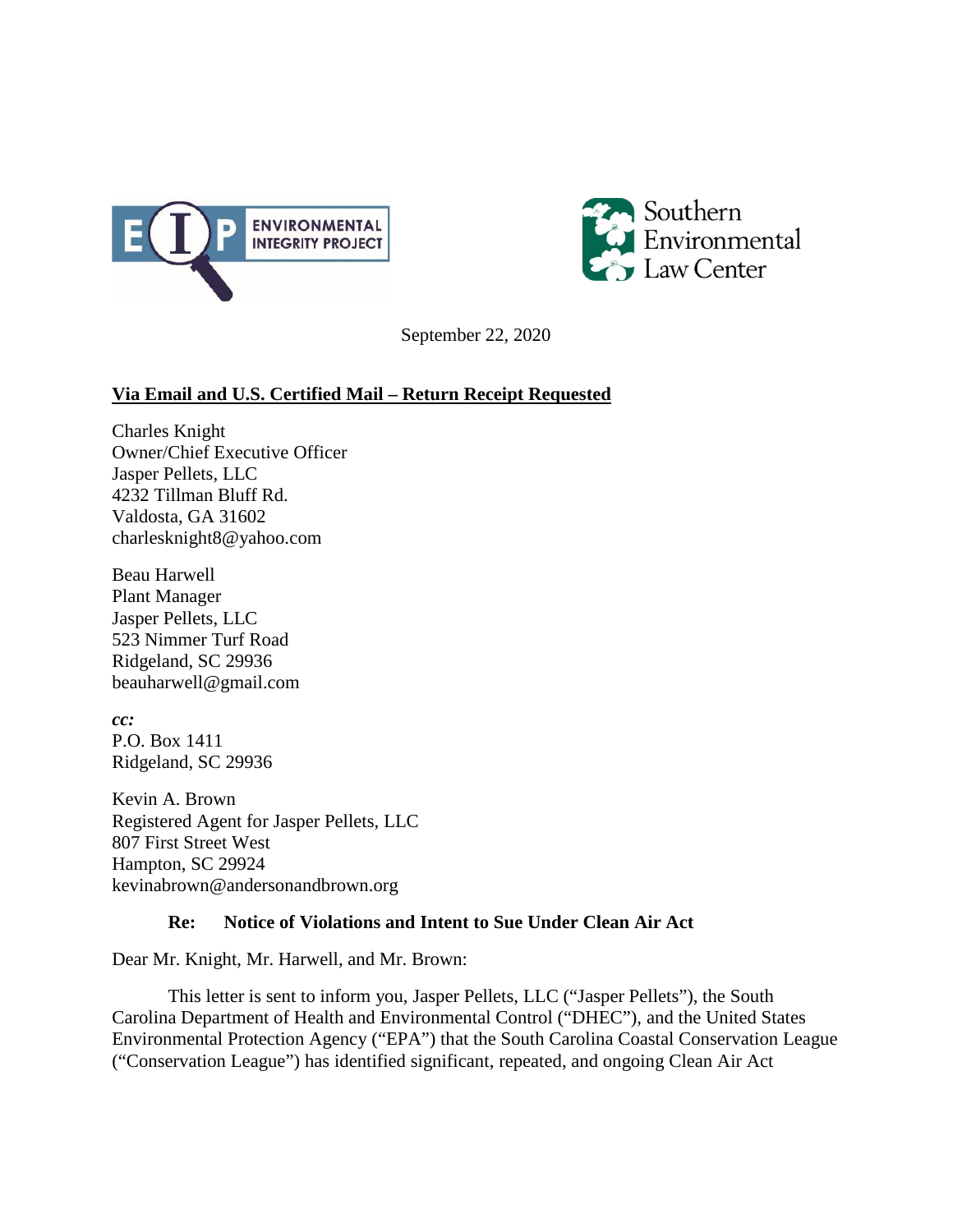$("CAA" or "Act")<sup>1</sup> violations at Jasper Pellets' facility in Ridgeland, South Carolina. The$  $("CAA" or "Act")<sup>1</sup> violations at Jasper Pellets' facility in Ridgeland, South Carolina. The$  $("CAA" or "Act")<sup>1</sup> violations at Jasper Pellets' facility in Ridgeland, South Carolina. The$ Conservation League hereby notifies you that, if these violations are not resolved within 60 days from the date of this letter, the Conservation League is prepared to file an action against you in the United States District Court for the District of South Carolina pursuant to Section 304(a) of the  $CAA<sup>2</sup>$  $CAA<sup>2</sup>$  $CAA<sup>2</sup>$ 

The Jasper Pellets' facility currently holds Air Permit No. 1360-0050-CC, issued pursuant to South Carolina's federally approved and federally enforceable state implementation plan ("SIP"). This permit was issued on April 9, 2020, as a modification to the existing construction permit issued in 2013. The facility does not hold, nor has it ever held, a federal operating permit. As discussed below, the Jasper Pellets' facility has been illegally operating its wood pellet mill for over a year and a half without having applied for or obtained the required permit under Title V of the CAA. Jasper Pellets also illegally constructed new manufacturing equipment aimed at expanding the facility's production capabilities prior to receiving a permit authorizing such construction. In fact, when Air Permit No. 1360-0050-CC was eventually issued, it authorized a much more limited scope of production than what was contemplated by Jasper Pellets' application and what the company actually constructed prior to the permit issuance. These actions violate the CAA and are enforceable under the Act's citizen suit provision.

## **I. BACKGROUND**

### *A. Persons Responsible & Location of Violations*

Jasper Pellets owns and operates a wood pellet manufacturing facility located at 523 Nimmer Turf Road, Ridgeland, South Carolina 299[3](#page-1-2)6,<sup>3</sup> from which it is emitting harmful air pollutants in violation of the Clean Air Act and implementing regulations. Wood pellet manufacturing facilities process raw wood materials into compressed pellets that are then often shipped overseas to be burned for electricity in power plants. Operation of wood pellet facilities, including Jasper Pellets' operations, emit hundreds of tons of harmful pollutants each year. These pollutants, including volatile organic compounds ("VOCs"), nitrogen oxides, carbon monoxide, sulfur dioxide, hazardous air pollutants, and fine particulate matter, are regulated under state and federal law due to their negative impacts on public health. VOCs, in particular, are a class of pollutants that create smog and ground-level ozone, contribute to secondary fine particulate matter pollution, and contain numerous individual hazardous air pollutants that are known to be carcinogenic or highly toxic even in low amounts.

l

<span id="page-1-0"></span><sup>\*</sup> Email citations in this letter are provided to the specific, time-stamped email correspondence in which the relevant information was conveyed. The entire email chain, as obtained through a DHEC Freedom of Information request, is provided in the attachment.

<sup>1</sup> 42 U.S.C. § 7401 *et seq.*

<span id="page-1-2"></span><span id="page-1-1"></span><sup>&</sup>lt;sup>2</sup> 42 U.S.C. § 7604(a).<br><sup>3</sup> The most recent permitting documents filed with DHEC list the facility's address as 523 Nimmer Turf Road. Other documents, however, have listed the address as 579 Nimmer Turf Road. Both addresses refer to the same facility at issue in this notice letter.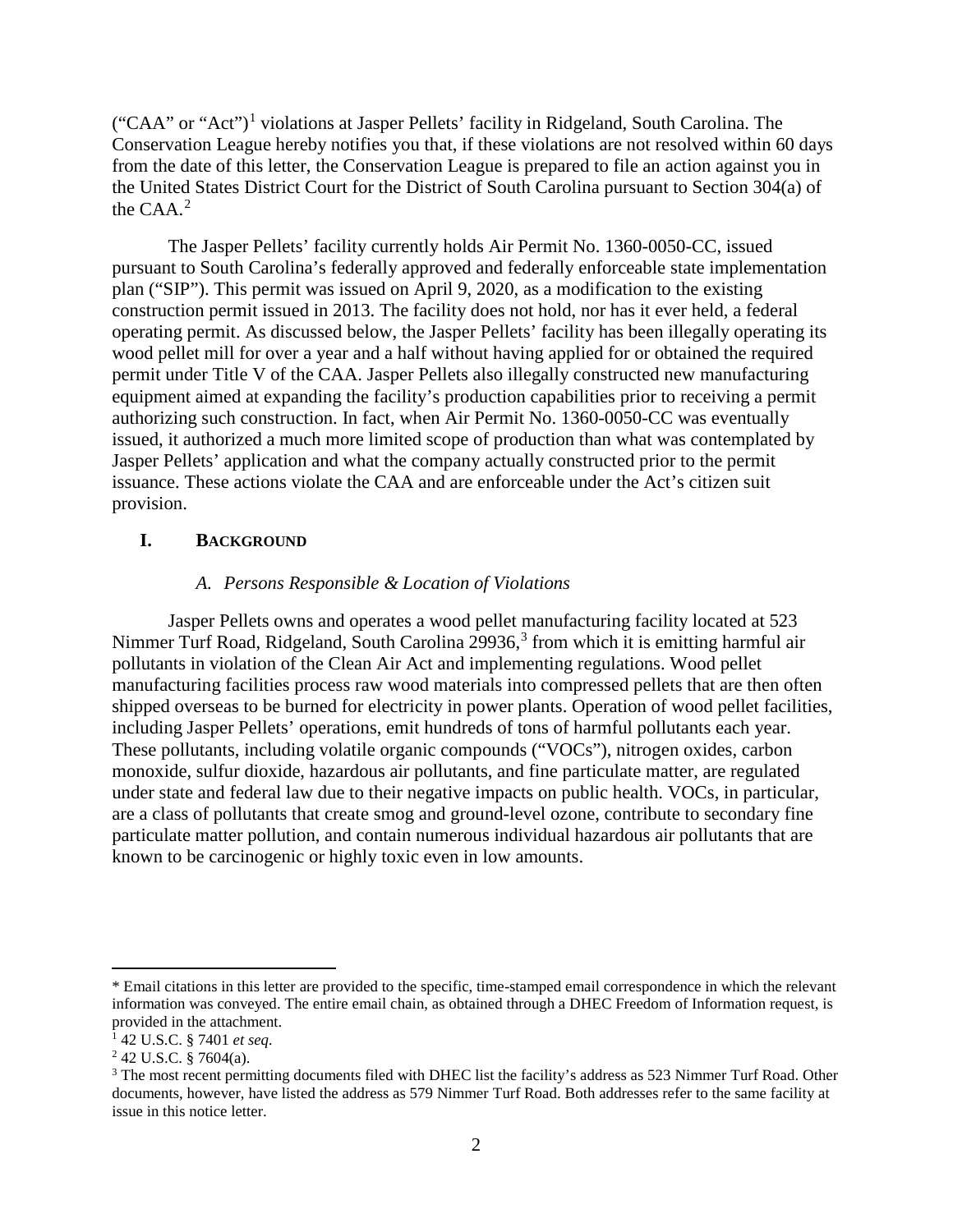### *B. Operating History*

 $\overline{a}$ 

The Jasper Pellets facility received its original construction permit in 2010 (Air Permit No. 1360-0050-CA), under the name and ownership of Champion Wood Pellets.<sup>[4](#page-2-0)</sup> The facility received a modified construction permit in 2013 (Air Permit No. 1360-00[5](#page-2-1)0-CB)<sup>5</sup> and eventually commenced operations by January 2014.<sup>[6](#page-2-2)</sup> Champion Wood Pellets never submitted a notification of commencement of operations to DHEC, nor did it apply for a federal operating permit. Operations of the facility continued from January 2014 until March 2016, when it was "shut down due to poor market conditions."[7](#page-2-3) The facility remained idle until it was purchased by Ridgeland Pellet Company (now, Jasper Pellets) in 2018.[8](#page-2-4)

Shortly after purchasing the facility, Jasper Pellets sought a permit modification to significantly expand the facility's production capabilities.<sup>[9](#page-2-5)</sup> According to DHEC, the Jasper Pellets facility was "not suppose<sup>[d]</sup> to be in operation until after they get their latest construction permit."[10](#page-2-6) However, unbeknownst to DHEC, the Jasper Pellets' facility recommenced operation in February 2019.<sup>[11](#page-2-7)</sup> DHEC learned of the facility's operations during a November 20, 2019, site visit.[12](#page-2-8) At that time, DHEC representatives observed ongoing operations of the facility and received confirmation from the facility's manager, Beau Harwell ("Mr. Harwell"), that operations recommenced in February of that year. [13](#page-2-9) As of the date of this letter, Jasper Pellets has not applied for a federal operating permit.

<span id="page-2-0"></span><sup>4</sup> Email from Diane Humphries, Manager, Coastal Plains & Power Permitting Section, DHEC, to Steven McCaslin, Dir., Air Permitting Div., DHEC (Oct. 18, 2019, 2:43 PM) [hereinafter Humphries Email] (Attachment A). <sup>5</sup> *Id.*

<span id="page-2-2"></span><span id="page-2-1"></span><sup>6</sup> An email exchange between Trinity Consultants and DHEC about the operating history of the Jasper Pellets facility implies that the facility originally commenced operations in January 2014. *See* Email from Brad James, Trinity Consultants, to James Robinson, Envtl. Eng'r, Air Permitting Div., Bureau of Air Quality, DHEC (May 2, 2019, 9:19:46 AM) (Attachment B) [hereinafter James Email]. The exact date operations commenced, however, is known only to Jasper Pellets.

<span id="page-2-3"></span><sup>7</sup> *Id.* Champion Wood Pellets was also known as Low Country Biomass, although it does not appear that the facility's name was ever officially changed in the permitting record. *See* Humphries Email, *supra* note 4 (noting the alternative name of Low Country Biomass, but stating that "[t]here aren't any permits or forms with Low Country Biomass listed as the facility name"). The facility was subsequently transferred to a new owner under the name Ridgeland Pellet Company, before finally changing the name to Jasper Pellets. *Id.*

<span id="page-2-4"></span><sup>8</sup> *See* James Email, *supra* note 6 (discussing facility's operating history); Humphries Email, *supra* note 4 (discussing facility's ownership history). This latest name change and transfer of ownership was due to a small change in the ownership makeup of the company, which remained largely the same as it was under Ridgeland Pellet Company. Email from Chase Knight, Eng'r, Jasper Pellets, LLC, to Pamela Whiteside, Air Permitting Div., Bureau of Air Quality, DHEC (Oct. 24, 2018, 12:08 PM) ("The ownership makeup changed a little bit and our Bond council recommended that we change the name.") (Attachment C).

<span id="page-2-5"></span><sup>9</sup> Ridgeland Pellet Company, Excerpt from Air Permit Application Form DHEC 2569 (June 26, 2018) [hereinafter 2018 Air Permit Application] (Attachment D).

<span id="page-2-6"></span><sup>&</sup>lt;sup>10</sup> Email from James Robinson, Envtl. Eng'r, Air Permitting Div., Bureau of Air Quality, DHEC, to Kelsey Timmerman, Envtl. Health Manager, DHEC (Nov. 20, 2019, 9:03 AM) (Attachment E).

<span id="page-2-7"></span><sup>11</sup> *Id.* (stating that the facility should not be currently operating); *see also* South Carolina DHEC, Environmental Affairs Bureau of Air Quality Inspection/Investigation Report at 2 (Nov. 20, 2019) [hereinafter Inspection Report] ("Mr. Harwell [the plant manager] also stated that they have been in operation since February 2019, but only operating the existing equipment.") (Attachment F).

<span id="page-2-9"></span><span id="page-2-8"></span><sup>12</sup> *See* Email from Kelsey Timmerman, Envtl. Health Manager, DHEC, to James Robinson, Envtl. Eng'r, Air Permitting Div., Bureau of Air Quality, DHEC (Nov. 21, 2019, 9:32 AM) (email within Attachment E). <sup>13</sup> Inspection Report, *supra* note 11, at 2.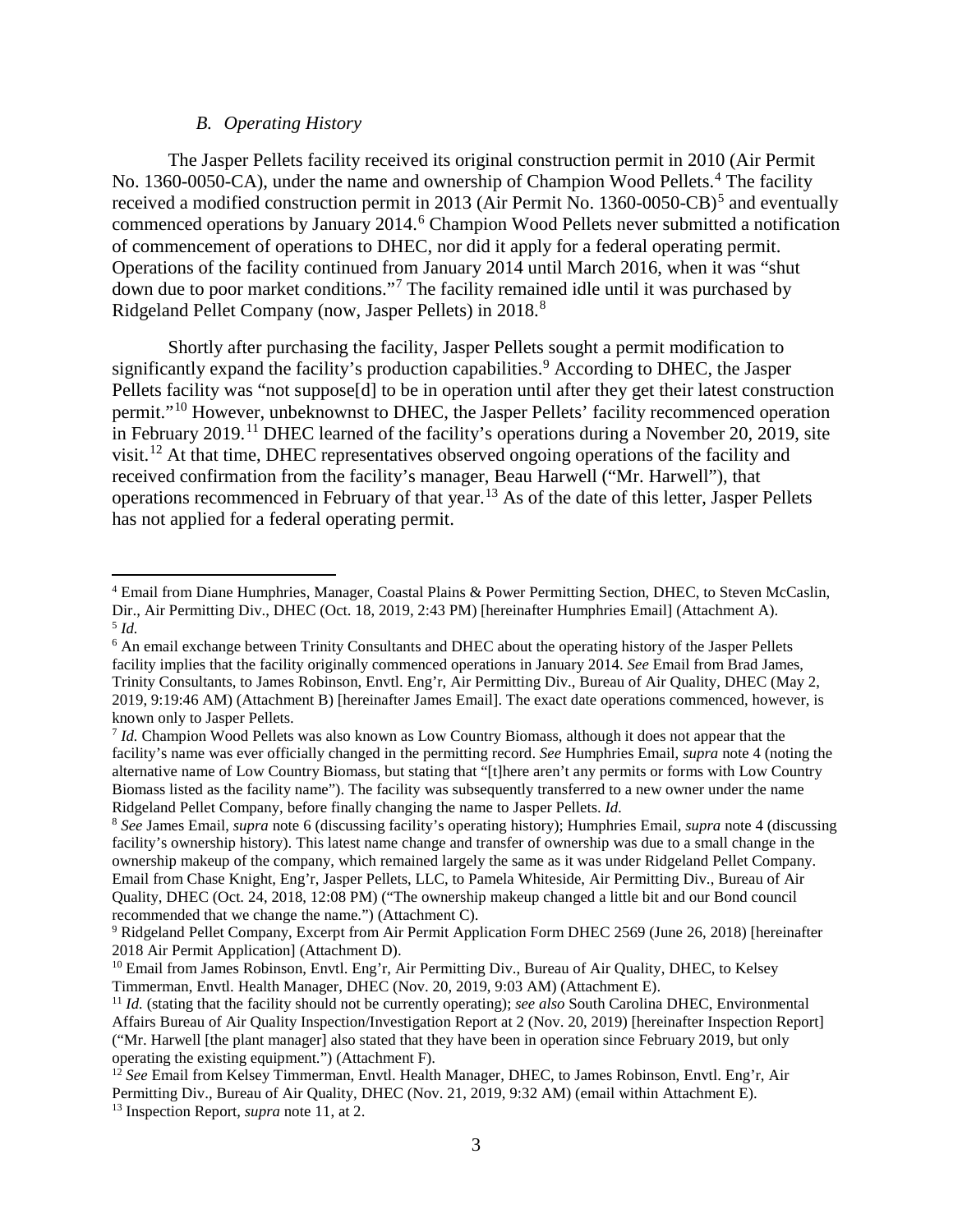### *C. Recent Modification*

In June 2018, Jasper Pellets submitted an application to DHEC to modify the facility's existing construction permit to authorize the construction of new manufacturing equipment, including a wood dryer and new pelletizing line, in order to expand the facility's production capacity and capabilities.<sup>[14](#page-3-0)</sup> In particular, Jasper Pellets sought to install a 40 MMBtu burner fueling a new wood dryer (BU1/DR1), two new pellet machines (PM4 and PM5), a feed hopper (WH1), a green hammermill (HMG), a fuel hammermill and fuel bin (FHM1 and FB1), a chip storage pad and screener (CSP and SCG), and two cyclones (CY1 and FCY1).<sup>[15](#page-3-1)</sup> This new equipment allows the facility to process wet wood and expand the number of pellets it can produce annually.

DHEC published a draft permit for Jasper Pellets' requested modification on October 11, 2019 and received public comments on that draft permit through November 9, 2019.<sup>[16](#page-3-2)</sup> On November 9, 2019, the Conservation League and several other local, regional, and national organizations submitted comments on the draft permit.<sup>[17](#page-3-3)</sup> These comments, submitted on behalf of the Conservation League and others by the Southern Environmental Law Center and the Environmental Integrity Project, identified several deficiencies in the draft permit, including a concern that Jasper Pellets had significantly underestimated the potential VOC and hazardous air pollutant emissions from the proposed modification.<sup>[18](#page-3-4)</sup> We argued that, as a result, the facility's potential VOC emissions would exceed the major-source threshold under the CAA's Prevention of Significant Deterioration ("PSD") program, requiring the facility to undergo preconstruction review and obtain a required PSD major-source permit.<sup>[19](#page-3-5)</sup> In response to these comments, DHEC made significant changes to the final permit, including by substantially limiting the facility's production capacity and requiring additional testing and other monitoring requirements.[20](#page-3-6) DHEC issued the final permit to Jasper Pellets authorizing this limited modification on April 9, 2020.<sup>[21](#page-3-7)</sup>

Despite the ongoing public comment period and the fact that DHEC was still reviewing Jasper Pellets' application materials, by November 20, 2019, Jasper Pellets had nearly completed

 $\overline{a}$ 

<span id="page-3-0"></span><sup>14</sup> *See* 2018 Air Permit Application, *supra* note 9. In April and September 2019, Jasper Pellets submitted revised permit applications. *See* Jasper Pellets, LLC, Air Construction Permit Application Submittal (Apr. 12, 2019); Jasper Pellets, LLC, Final Construction Permit Application (Sept. 25, 2019) [hereinafter Sept. 2019 Air Permit

<span id="page-3-1"></span>Application].<br><sup>15</sup> Sept. 2019 Air Permit Application, *supra* note 14, at PDF 9-10.

<span id="page-3-2"></span><sup>&</sup>lt;sup>16</sup> South Carolina DHEC, Notice of a Draft Air Synthetic Minor Construction Permit – Public Notice #19-057-TV-C (Oct. 11, 2019).

<span id="page-3-3"></span> $17$  Environmental Integrity Project & Southern Environmental Law Center, Comments on the Draft Synthetic Minor Construction Permit No. 1360-0050-CC for Jasper Pellets, LLC (Nov. 9, 2019) (submitted on behalf of South Carolina Coastal Conservation League, South Caroline Chapter of the Sierra Club, Dogwood Alliance, Partnership for Policy Integrity, Natural Resources Defense Council, Our Children's Earth, and the Rachel Carson Council) [hereinafter Public Comments on Proposed Modification] (Attachment G).

<span id="page-3-4"></span><sup>&</sup>lt;sup>18</sup> *Id.* at Sections II (VOCs) and III (HAPs).

<span id="page-3-5"></span><sup>19</sup> *Id.* at Section II.

<span id="page-3-6"></span><sup>&</sup>lt;sup>20</sup> South Carolina DHEC, Statement of Basis at  $16-17$  (Apr. 9, 2020) [hereinafter 2020 Statement of Basis] (Attachment H).

<span id="page-3-7"></span><sup>&</sup>lt;sup>21</sup> South Carolina DHEC, Bureau of Air Quality, Synthetic Minor Construction Permit No. 1360-0050-CC (Apr. 9, 2020).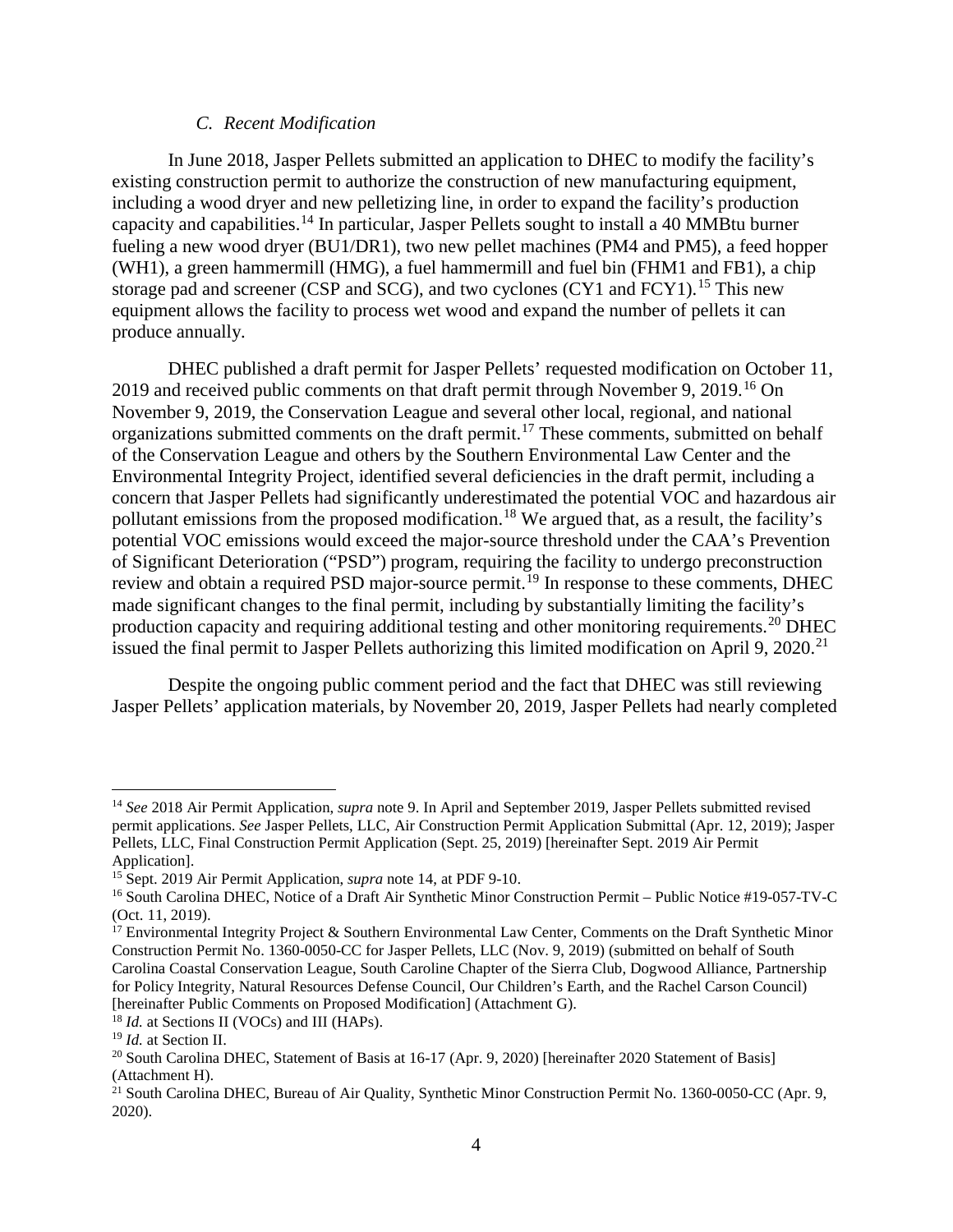construction on the modification originally requested.[22](#page-4-0) Specifically, Jasper Pellets constructed the following equipment without authorization from the state:

- 1 acre Concrete Storage Pad for green chips;
- 16 ton per hour Feed Hopper for green chips;
- 16 ton per hour Screener for green chips;
- 16 ton per hour Hammermill for green chips;
- 2.5 ton per hour Hammermill for fuel bin;
- 3,000 cubic feet per minute Cyclone for fuel bin;
- 16 ton per hour Fuel Bin to store wood for Dryer Burner;
- 14.4 oven dried ton per hour Rotary drum dryer with 40 Million BTU/hour wood fired burner;
- 40,000 cubic feet per minute Dual Cyclone for dried wood furnish transport; and
- One of two 6 ton per hour Pellet Mills.<sup>[23](#page-4-1)</sup>

All of this occurred well before Jasper Pellets received an air permit from DHEC authorizing such construction and, as noted above; when DHEC finally permitted Jasper Pellets' construction activities it was done only after DHEC significantly modified the scope of that activity.[24](#page-4-2) 

# **II. CLEAN AIR ACT VIOLATIONS**

# *A. Illegal Operations*

Under Title V of the Clean Air Act, a facility is considered a major source if the facility emits or has the potential to emit 100 tons per year or more of any regulated pollutant, including VOCs.[25](#page-4-3) "Potential to emit" is defined as "the maximum capacity of a stationary source to emit any air pollutant under its physical and operational design," taking into account any enforceable permit restrictions on the facility's capacity or operations that limit emissions.<sup>[26](#page-4-4)</sup> Title V major sources must submit an application for a Title V operating permit within 12 months of the facility commencing operations,<sup>[27](#page-4-5)</sup> and no source subject to Title V "may operate after the time that it is required to submit a timely and complete application . . . except in compliance with a permit" issued under the Title V regulations.<sup>[28](#page-4-6)</sup> In some circumstances a facility may continue operating after the 12-month period without having obtained a Title V permit, but *only* if the facility has timely submitted an application for such a permit:

 $\overline{\phantom{a}}$ 

<span id="page-4-0"></span><sup>22</sup> Inspection Report, *supra* note 11, at 2 ("Mr. Harwell stated that all proposed equipment in the list above, apart from one of the 6 ton/hr Pellet Mills, is on-site and construction is almost complete."). The exact date construction commenced and was completed, however, is known only to Jasper Pellets.

<span id="page-4-1"></span><sup>23</sup> *Id.*

<span id="page-4-2"></span> $24$  For instance, in response to public comment, DHEC reduced the allowable production from 108,000 tons per year to 60,200 tons per year, and made numerous other revisions. *See* 2020 Statement of Basis, *supra* note 20, at 16. <sup>25</sup> 40 C.F.R. § 70.2. 26 *Id.*

<span id="page-4-3"></span>

<span id="page-4-6"></span><span id="page-4-5"></span><span id="page-4-4"></span><sup>27</sup> 40 C.F.R. § 70.5(a)(1)(i)*.* The Title V requirements are incorporated into South Carolina's federally approved state implementation plan ("SIP") at S.C. Code Regs. 61-62.70 (Title V Operating Permit Program). 28 40 C.F.R. § 70.7(b); *see* 42 U.S.C. § 7661a(a).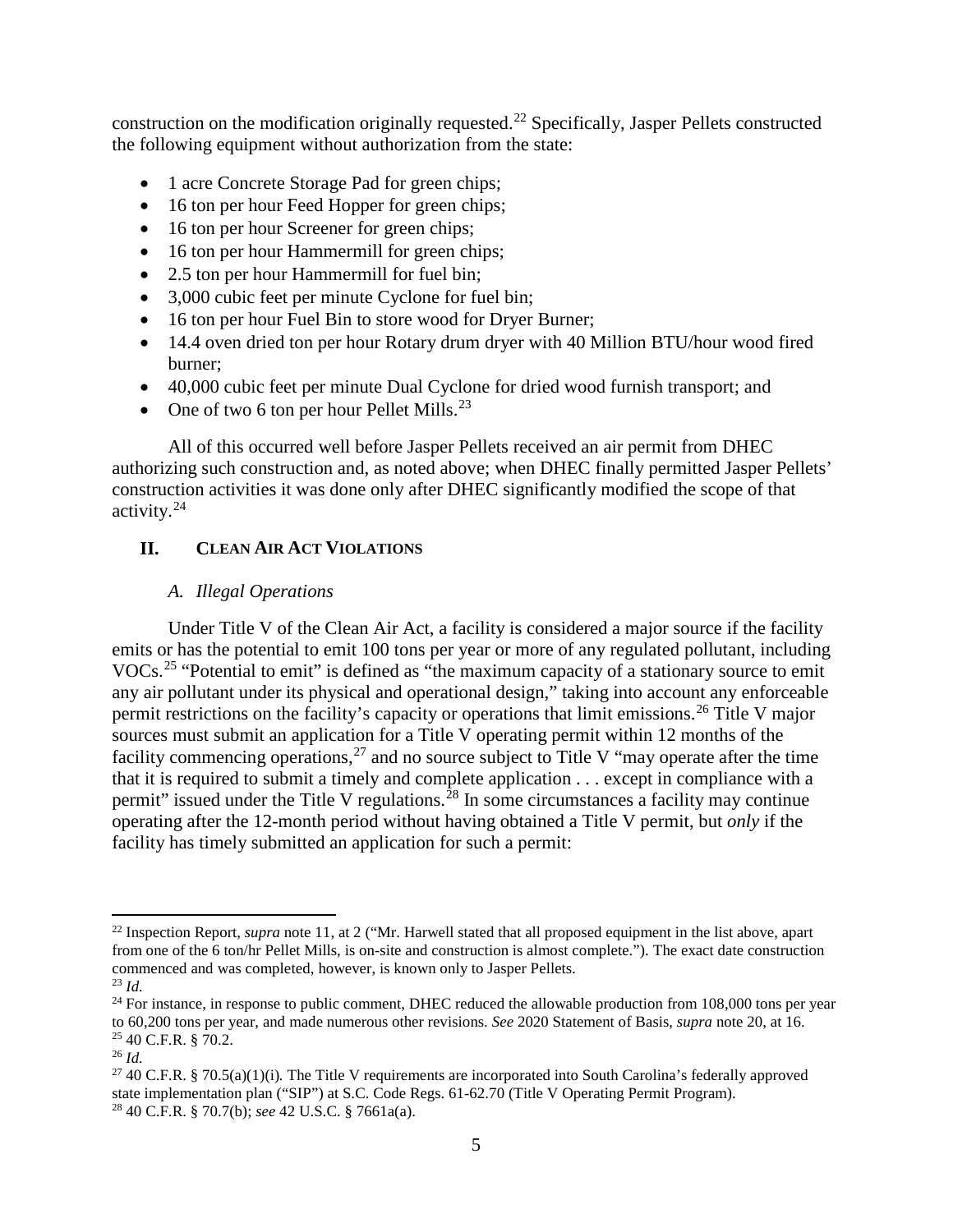[I]f an applicant has submitted a timely and complete application for a permit required by [Title V], but final action has not been taken on such application, the source's failure to have a permit shall not be in violation of [Title V], unless the delay in final action was due to the failure of the applicant to timely submit information required.<sup>[29](#page-5-0)</sup>

This exception is often referred to as the Title V "application shield." Illegal operation of a Title V facility without a required permit is subject to citizen enforcement under the Clean Air Act.<sup>[30](#page-5-1)</sup>

Jasper Pellets is currently operating a Title V major source without the facility having timely applied for a Title V operating permit. The Jasper Pellets facility was originally constructed and commenced operations in 2014, under the name of Champion Wood Pellets. When operations commenced in approximately January 2014, the facility had the potential to emit well over the Title V major-source threshold of 100 tons per year. Jasper Pellets itself acknowledged this fact in its June 2018 application submitted to DHEC. In that application, Jasper Pellets estimated that the facility's potential VOC emissions pre-modification (i.e., as originally constructed) were 110.38 tons per year.<sup>[31](#page-5-2)</sup> Moreover, even disregarding Jasper Pellets' own emission quantifications, the most reliable emission rates for the wood pellet industry published by the Georgia Environmental Protection Division—show that the facility had the potential to emit VOCs at rates well in excess of the Title V threshold.<sup>[32](#page-5-3)</sup>

Since the facility was a Title V major source when operations commenced, which occurred in approximately January 2014, the facility had 12 months from that date to apply for its initial Title V permit. No such application was ever submitted, and the facility continued to operate illegally until March 2016 when it closed down due to poor market conditions.<sup>[33](#page-5-4)</sup> Despite the unambiguous prohibitions under Title V, Jasper Pellets recommenced operations of the facility in February 2019 without having timely applied for or obtained the required Title V permit.[34](#page-5-5) Moreover, Jasper Pellets was well aware of this issue prior to recommencing operations, having received a letter from the Environmental Integrity Project in September 2018, highlighting this concern and cautioning Jasper Pellets to apply for and obtain the required permit prior to operating the facility.<sup>[35](#page-5-6)</sup> Two years have passed since Jasper Pellets received this warning, yet they have taken no steps to remedy this violation. As of the date of this letter, Jasper

l

<span id="page-5-1"></span><span id="page-5-0"></span><sup>&</sup>lt;sup>29</sup> 42 U.S.C. § 7661b(d).<br><sup>30</sup> 42 U.S.C. § 7604(a)(1); *id.* § (f)(4) (defining "emission standard of limitation" to include "any requirement to obtain a permit as a condition of operations").

<span id="page-5-2"></span><sup>&</sup>lt;sup>31</sup> 2018 Air Permit Application, *supra* note 9, at PDF 12 (estimating "Emission Rates Prior to Construction / Modification"), PDF 18 (estimating the "current as built" emissions).

<span id="page-5-3"></span><sup>&</sup>lt;sup>32</sup> Memorandum from Manny Patel, VOC Unit Manager, Air Protection Branch, Georgia EPD, to Eric Cornwell, Stationary Source Permitting Manager, Air Protection Branch, Georgia EPD re: "Emission Factors for Wood Pellet Manufacturing" (Jan. 29, 2013) (Attachment I). These emission factors—2.5 lb/ODT for the dry hammermills and 0.5 lb/ODT for the pellet presses and coolers—show that the facility, as originally built and as operated by Jasper Pellets prior to the modification, had the potential to emit VOCs at a rate of 157.68 tons per year (excluding VOC emissions from pellet storage). Notably, these are the same emission factors approved for use by DHEC for this facility in the April 2020 permit issuance. *See* 2020 Statement of Basis, *supra* note 20, at 9-10.

<span id="page-5-4"></span><sup>33</sup> James Email, *supra* note 6.

<span id="page-5-5"></span><sup>34</sup> *See* Inspection Report, *supra* note 11.

<span id="page-5-6"></span><sup>&</sup>lt;sup>35</sup> Letter from Patrick Anderson, Of Counsel, Envtl. Integrity Project, to Charles Knight, CEO, Ridgeland Pellet Co. (Sept. 6, 2018) (Attachment J).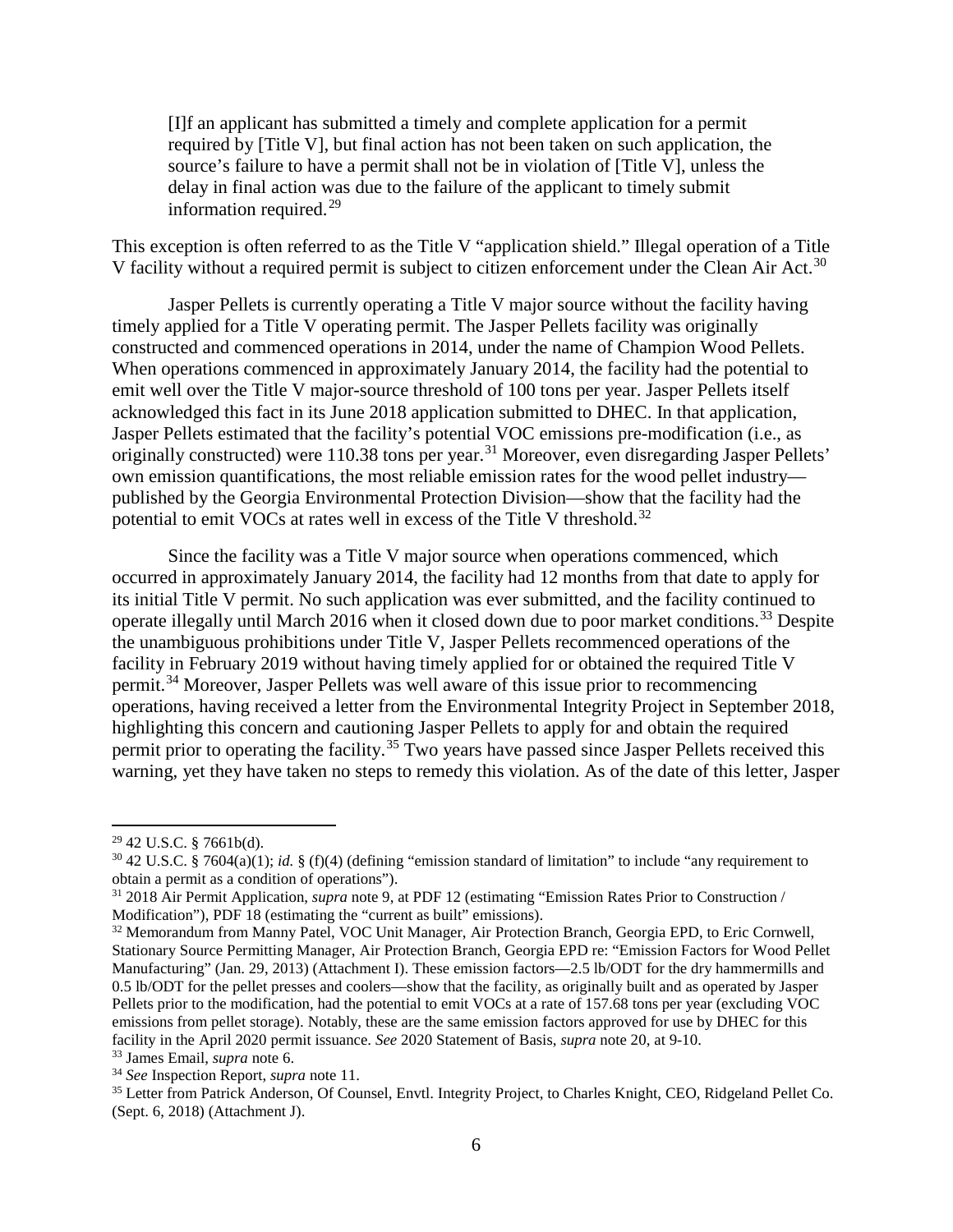Pellets has still failed to even submit a Title V permit application. Regardless, because such application would not be *timely* at this point, the Title V application shield does not apply.

Jasper Pellets' illegal operations without a Title V permit are ongoing and will continue until a final Title V permit is obtained. Specifically, each day Jasper Pellets has operated the facility is a violation of section 7661 *et seq.* of the Clean Air Act and its implementing regulations, and is enforceable under the Act's citizen suit provision. While we do not have specific dates that Jasper Pellets has operated this facility, this information is known to Jasper Pellets. To our knowledge, Jasper Pellets has operated the facility on numerous dates since acquiring the facility, and this letter provides notice of a violation for each such date.

### *B. Illegal Construction*

South Carolina's federally approved SIP prohibits any source of air pollution from commencing construction or modification without first obtaining a construction permit with the state:

[A]ny person who plans to construct, alter, or add to a source of air contaminants, including installation of any device for the control of air contaminant discharges, shall first obtain a construction permit from the Department prior to commencement of construction.<sup>[36](#page-6-0)</sup>

The owner or operator of an air pollution source is also required to submit written notification to DHEC within thirty days after construction commences.<sup>[37](#page-6-1)</sup> Violation of a state's federally approved SIP is subject to citizen enforcement under the Clean Air Act.<sup>[38](#page-6-2)</sup>

Moreover, under the Clean Air Act's PSD program, a wood pellet manufacturing facility is considered a major source if it emits or has the potential to emit 250 tons per year of any regulated pollutant, including VOCs.[39](#page-6-3) "Potential to emit" has the same definition in the PSD context as it does in the Title V context, meaning that potential emissions are calculated based on the maximum design capacity of the facility, taking into account any enforceable permit restrictions.[40](#page-6-4) The PSD program explicitly prohibits the construction of a "major emitting facility" unless the facility has received a PSD permit and has undergone preconstruction review.[41](#page-6-5) Illegal construction of a PSD major source without a PSD permit is subject to citizen enforcement under the Clean Air Act.<sup>[42](#page-6-6)</sup>

As noted above, beginning in 2018 Jasper Pellets sought permissions from DHEC to construct new equipment at its facility aimed at expanding the facility's manufacturing capacity.

 $\overline{\phantom{a}}$ 

<span id="page-6-1"></span><span id="page-6-0"></span><sup>&</sup>lt;sup>36</sup> S.C. Code Regs. 61-62.1 § II(A)(1)(a).<br><sup>37</sup> *Id.* § II(A)(3).<br><sup>38</sup> 42 U.S.C. § 7604(a)(1), (f)(4).<br><sup>39</sup> 40 C.F.R. § 52.21(b)(1)(i)(b).

<span id="page-6-2"></span>

<span id="page-6-4"></span><span id="page-6-3"></span><sup>&</sup>lt;sup>40</sup> Id. § 52.21(b)(4) ("Potential to emit means the maximum capacity of a stationary source to emit a pollutant under its physical and operational design. Any physical or operational limitation on the capacity of the source to emit a pollutant . . . shall be treated as part of its design if the limitation or the effect it would have on emissions is federally enforceable.").<br> $41\,42\,$  U.S.C. § 7475(a).

<span id="page-6-5"></span>

<span id="page-6-6"></span> $42$  42 U.S.C. § 7604(a)(3) (authorizing suit "against any person who proposes to construct or constructs any new or modified major emitting facility without a permit required under part C of subchapter I [PSD]").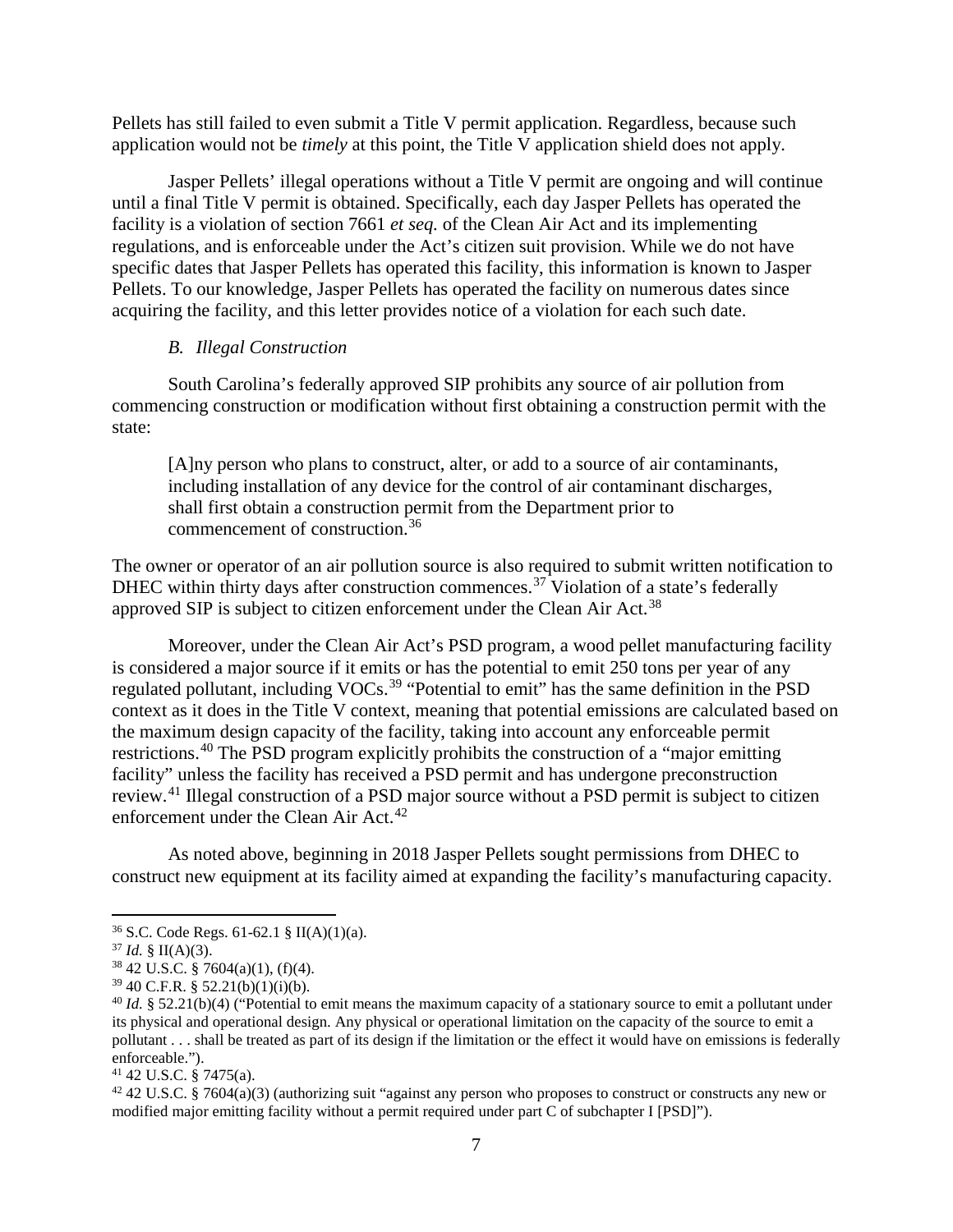The comment period for the draft permit closed on November 9, 2019, and the final permit was not issued by DHEC for another five months, on April 9, 2020. Despite knowing that the permitting process was still ongoing and that DHEC was expecting to receive significant public comments,<sup>[43](#page-7-0)</sup> Jasper Pellets commenced and nearly completed construction of the requested equipment before receiving a permit from DHEC authorizing such construction. DHEC first identified the illegal construction during a November 20, 2019, site visit.<sup>[44](#page-7-1)</sup> At that time, Mr. Harwell told DHEC staff that "all proposed equipment . . . , apart from one of the 6 ton/hr Pellet Mills, is on-site and construction is almost complete."<sup>[45](#page-7-2)</sup> Specifically, Jasper Pellets illegally constructed the following equipment:

- 1 acre Concrete Storage Pad for green chips;
- 16 ton per hour Feed Hopper for green chips;
- 16 ton per hour Screener for green chips;
- 16 ton per hour Hammermill for green chips;
- 2.5 ton per hour Hammermill for fuel bin;
- 3,000 cubic feet per minute Cyclone for fuel bin;
- 16 ton per hour Fuel Bin to store wood for Dryer Burner;
- 14.4 oven dried ton per hour Rotary drum dryer with 40 Million BTU/hour wood fired burned;
- 40,000 cubic feet per minute Dual Cyclone for dried wood furnish transport; and
- One of two 6 ton per hour Pellet Mills. $46$

Moreover, the modification and expansion as contemplated in Jasper Pellets' application materials and in the draft permit issued by DHEC resulted in the facility's potential VOC emissions exceeding the PSD major-source threshold. Specifically, as raised in the Conservation League's public comments, the modification as proposed omitted significant VOC emissions from wood pellet storage and otherwise overestimated the VOC control efficiency from the proposed pollution control devices.[47](#page-7-4) Thus, Jasper Pellets installed equipment subject to PSD (i.e., commenced construction) without having undergone preconstruction review and without obtaining a PSD permit. Nor, at the time of construction, did Jasper Pellets have a synthetic minor permit putting in place sufficient, enforceable conditions to limit the facility's PTE for purposes of PSD avoidance. According to DHEC's calculation, without the synthetic minor limits, the modified facility had a PTE for VOCs of 639.8 tons per year, well in excess of the 250

l

<span id="page-7-0"></span><sup>43</sup> *See* Email from James Robinson, Envtl. Eng'r, Air Permitting Div., Bureau of Air Quality, DHEC, to Brad James, Principal Consultant, Trinity Consultants (Apr. 11, 2019, 2:12:32 PM) (denying request for expedited processing "because of the high number of comments we expect to receive during public notice") (Attachment K); Email from James Robinson, Envtl. Eng'r, Air Permitting Div., Bureau of Air Quality, DHEC, to Brad James, Principal Consultant, Trinity Consultants (Nov. 20, 2019, 12:01:34 PM) (sending comments submitted by the Environmental Integrity Project and Southern Environmental Law Center to Trinity Consultants and Jasper Pellets, and stating that DHEC is "currently working through them") (Attachment L).

<span id="page-7-1"></span><sup>44</sup> Inspection Report, *supra* note 11, at 2 (noting as a violation, "Installing equipment before a Construction Permit was issued to the facility").

<span id="page-7-2"></span><sup>45</sup> *Id.* 

<span id="page-7-3"></span><sup>46</sup> *Id.*

<span id="page-7-4"></span><sup>47</sup> *See* Public Comments on Proposed Modification, *supra* note 17, at Section II (demonstrating that even under the proposed operating limits, Jasper Pellets potential VOC emissions exceed the PSD major-source threshold).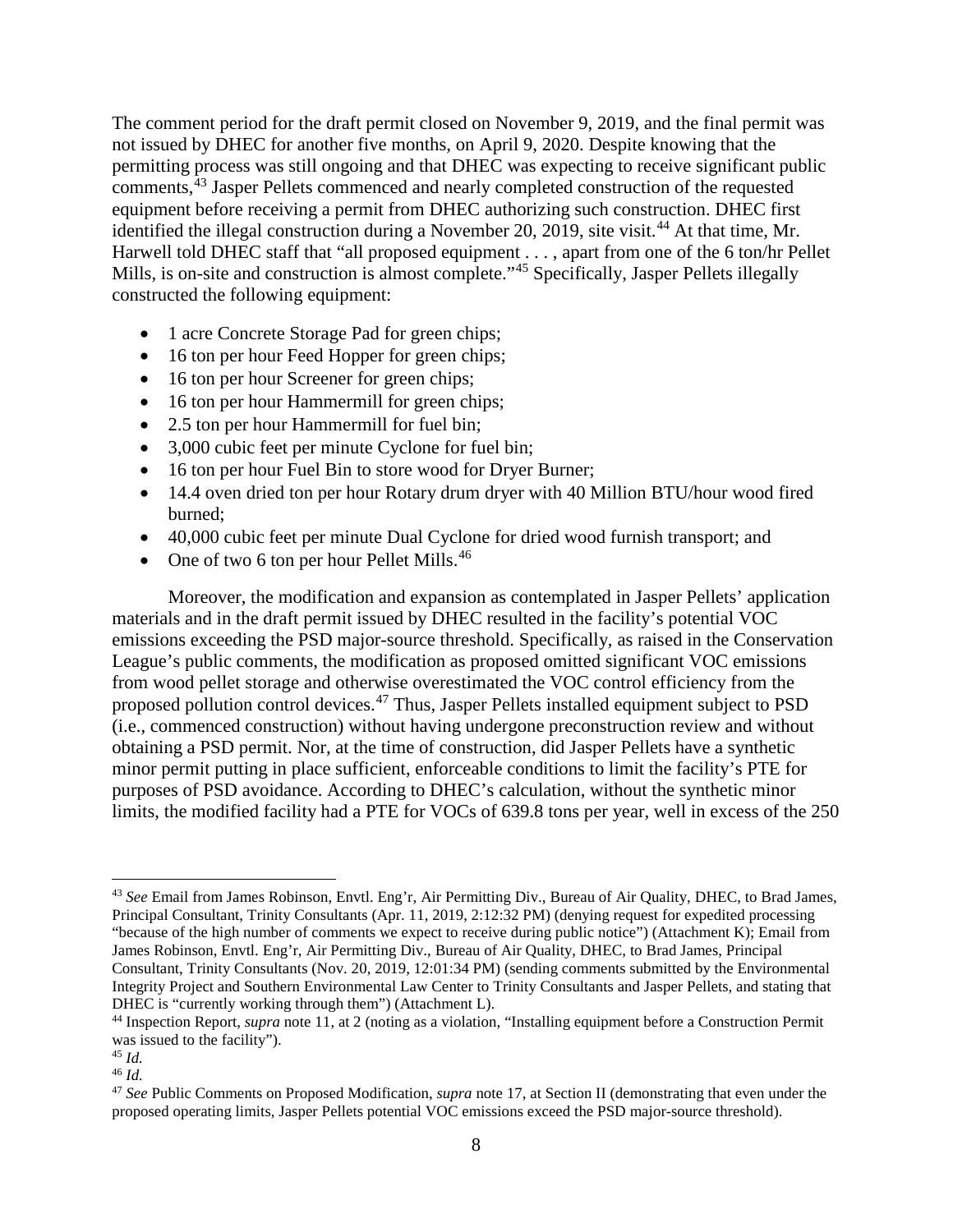tons per year major-source threshold.<sup>[48](#page-8-0)</sup> As acknowledged by DHEC, Jasper Pellets' construction without a permit constitutes a violation of the CAA's PSD provision.<sup>[49](#page-8-1)</sup>

By commencing construction on the proposed modification and, in fact, nearly completing that construction, prior to receiving a permit from DHEC authorizing such construction, Jasper Pellets violated South Carolina's federally approved SIP. Additionally, by commencing construction on a major emitting facility without undergoing preconstruction review and without obtaining a required PSD permit, Jasper Pellets violated section 7475 of the Clean Air Act and its implementing regulations. While we do not have access to the precise dates Jasper Pellets began and completed construction of the above units, this information is known to Jasper Pellets, and this letter provides notice for violations for any such dates.

## **III. NOTICE OF INTENT TO SUE**

Under Section 304(a) of the CAA, citizens are authorized to take action to bring facilities into compliance with the Act when federal and state authorities have failed to do so.<sup>[50](#page-8-2)</sup> Specifically, the Act authorizes citizens to sue for violations of an "emission standard or limitation,"<sup>[51](#page-8-3)</sup> which includes "any other standard, limitation, or schedule established . . . under any applicable state implementation plan approved by the Administrator, or any permit term or condition, and any requirement to obtain a permit as a condition of operations."<sup>[52](#page-8-4)</sup> As set out above, Jasper Pellets has violated Title V of the CAA by operating without a Title V permit, as well as South Carolina's SIP and section 7475 of the CAA by commencing construction on a modification subject to PSD without either a state synthetic minor construction permit or a PSD major-source permit.

Therefore, the Conservation League gives notice that it is prepared to initiate a civil action in the United States District Court for the District of South Carolina 60 days from the date of this letter or soon thereafter.[53](#page-8-5) The lawsuit will seek redress for the CAA violations described in this letter, including a daily penalty of up to \$101,439 per violation.<sup>[54](#page-8-6)</sup> In addition to civil penalties, the Conservation League will seek an order requiring Jasper Pellets to come into full compliance with the CAA, which may include an injunction to force Jasper Pellets to cease operations of its facility until it has obtained a Title V permit. The Conservation League will also seek an order requiring Jasper Pellets to pay litigation costs, including attorney fees.<sup>[55](#page-8-7)</sup> The

l

<span id="page-8-7"></span><span id="page-8-6"></span><sup>55</sup> 42 U.S.C. § 7604(d).

<span id="page-8-0"></span><sup>48</sup> *See* 2020 Statement of Basis, *supra* note 20, at 13.

<span id="page-8-1"></span><sup>49</sup> An original draft of the inspection report, drafted after DHEC's November 20, 2019 inspection of the Jasper Pellets facility, included the following in its summary of violations: "Installing equipment, subject to Prevention of Significant Deterioration (PSD) requirements, before a Synthetic Minor Construction permit, per PSD avoidance, was issued." Email from J. Curt Branham, Manager, Enf't Section, Bureau of Air Quality, DHEC, to Kelsey Timmerman, Envtl. Health Manager, DHEC re: suggestions for inspection report (Nov. 22, 2019, 3:41:01 PM) (Attachment M). Although this violation does not appear in the final inspection report, DHEC seemingly still considered Jasper Pellets' activities as a violation that would be sent to the enforcement division. *See id.* at PDF 4 (commenting, in association with the decision to remove the PSD violation from the summary of violations, "Talked with Cindy K and Michael Shroup regarding the PSD violation. We will address this in enforcement").<br><sup>50</sup> 42 U.S.C. § 7604.

<span id="page-8-5"></span>

<span id="page-8-4"></span><span id="page-8-3"></span><span id="page-8-2"></span><sup>51</sup> *Id.* § 7604(a)(1).<br><sup>52</sup> *Id.* § 7604(f)(4).<br><sup>53</sup> *Id.* § 7604(b)(1)(A).<br><sup>54</sup> *See* 40 C.F.R. § 19.4 (adjustment of civil monetary penalties for inflation).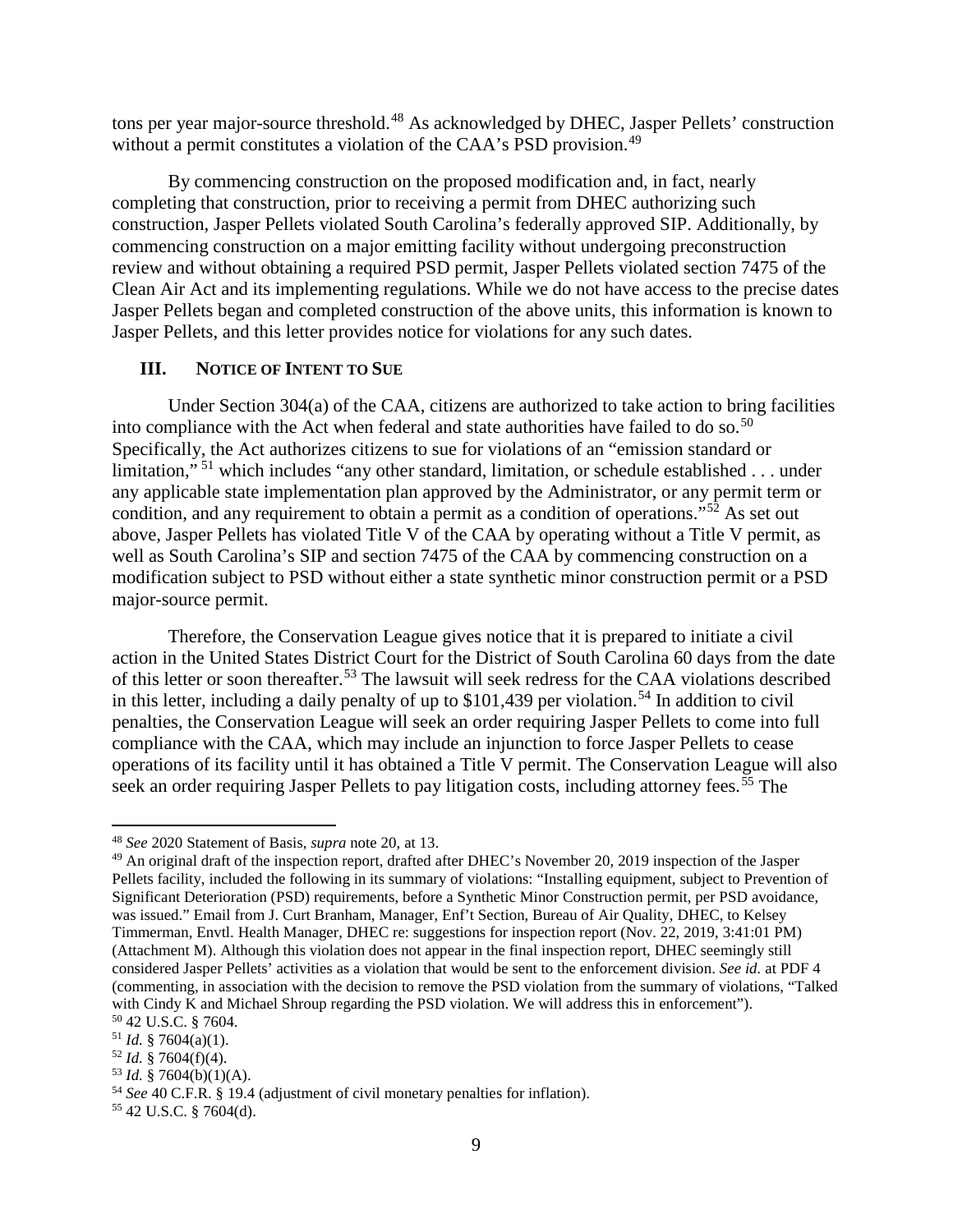Conservation League reserves the right to add additional claims to the specific CAA violations set forth above based on the same or similar fact pattern of violations, and to add additional factual information as it becomes available. The Conservation League also reserves the right to seek additional remedies under state and federal law and does not intend, by giving notice, to waive any rights or remedies.

## **IV. PARTIES GIVING NOTICE**

The South Carolina Coastal Conservation League is a non-profit corporation with its principal office at 131 Spring Street, Charleston, South Carolina 29403. The Conservation League's mission is to protect the threatened resources of the South Carolina coastal plain—its natural landscapes, abundant wildlife, clean air and water, and quality of life. The Conservation League is a membership organization with members who live and recreate near the Jasper Pellets' facility. The violations identified above have negatively impacted the Conservation League and its members. The name, address, and telephone number of the person giving notice of intent to sue are:

Laura Cantral, Executive Director South Carolina Coastal Conservation League 131 Spring Street Charleston, SC 29403 (843) 723-8035

## **V. CONCLUSION**

If you have any questions concerning this letter or the described violations, or if you believe it is incorrect in any respect, please contact the undersigned counsel at the Southern Environmental Law Center and Environmental Integrity Project. During the notice period, we are available to discuss effective actions and remedies that will bring the Jasper Pellets' facility into compliance with the Clean Air Act. Though prepared to initiate a civil action, the Conservation League believes that a negotiated settlement of the identified violations, codified through a courtapproved agreement, would be more productive than protracted litigation. If you wish to pursue negotiations in the absence of litigation, you should initiate such negotiations within the next twenty (20) days so that they may be completed prior to completion of the notice period.

Thank you for your prompt attention to this matter.

Sincerely,

Heather Hilaker

Heather M. Hillaker Staff Attorney Southern Environmental Law Center 601 West Rosemary Street, Suite 220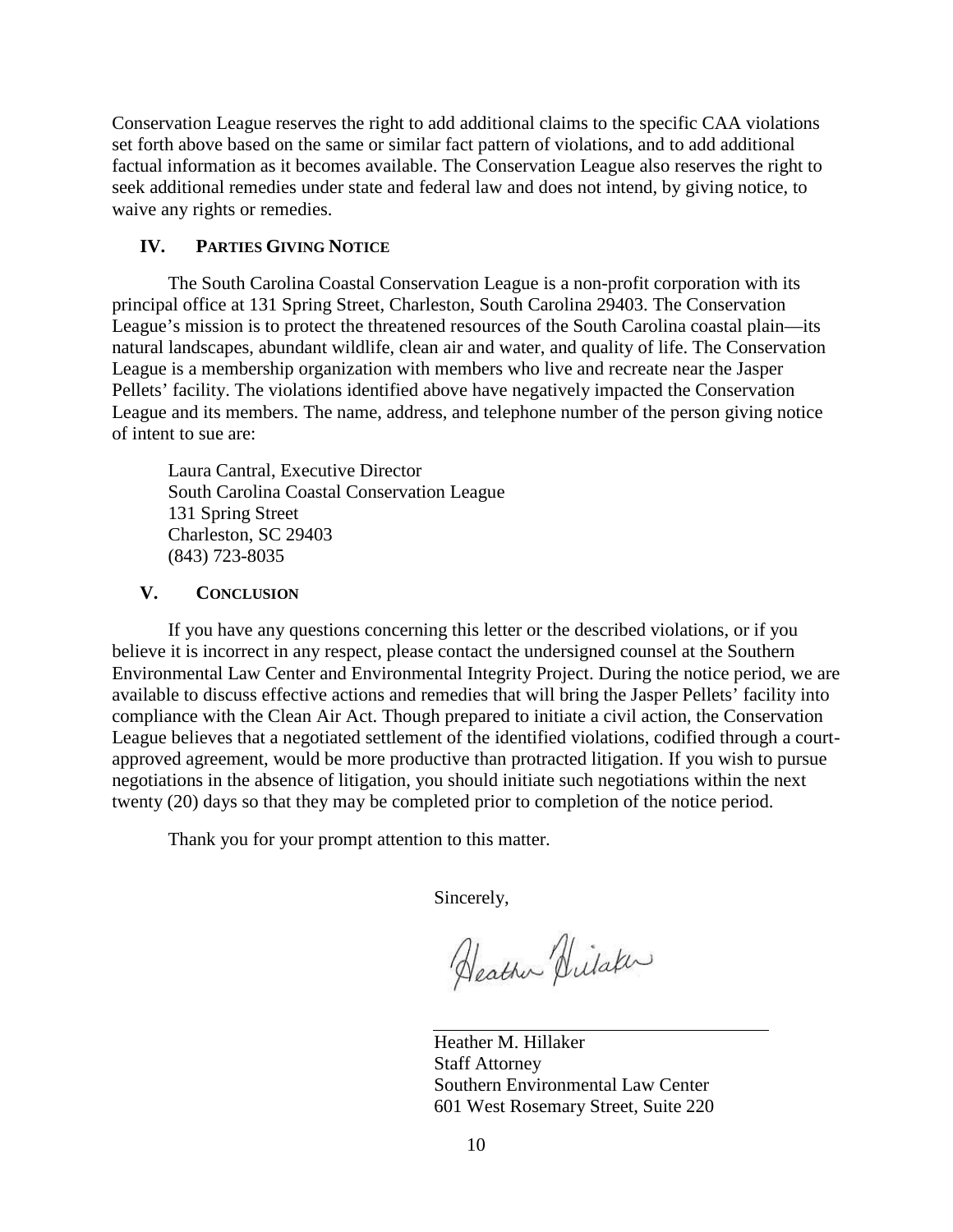Chapel Hill, North Carolina 27516 Email: [hhillaker@selcnc.org](mailto:hhillaker@selcnc.org) Tel: (919) 967-1450 Fax: (919) 929-9421

Catherine Wannamaker Senior Attorney Southern Environmental Law Center 436 King Street, Suite B Charleston, SC 29403 Email: [cwannamaker@selcsc.org](mailto:cwannamaker@selcsc.org) Tel: (843) 720-5270 Fax: (843) 414-7039

/s/ Patrick Anderson

Patrick J. Anderson Of Counsel, Environmental Integrity Project c/o Powell Environmental Law 315 W. Ponce de Leon Ave, Suite 842 Decatur, GA 30030 Email: [panderson@powellenvironmentallaw.com](mailto:panderson@powellenvironmentallaw.com) Tel: (719) 963-4072

Keri N. Powell Of Counsel, Environmental Integrity Project c/o Powell Environmental Law 315 W. Ponce de Leon Ave, Suite 842 Decatur, GA 30030 Email: [kpowell@powellenvironmentallaw.com](mailto:kpowell@powellenvironmentallaw.com) Tel: (678) 902-4450

Enclosures: Attachments A - M

### **cc (***via certified mail, with enclosures***):**

Andrew Wheeler, Administrator U.S. Environmental Protection Agency Office of the Administrator Mail Code 1101A 1200 Pennsylvania Avenue, N.W. Washington, D.C. 20460

Mary S. Walker, Acting Administrator U.S. Environmental Protection Agency, Region IV Sam Nunn Atlanta Federal Center Mail Code 9T25 61 Forsyth Street, S.W. Atlanta, GA 30303-8960